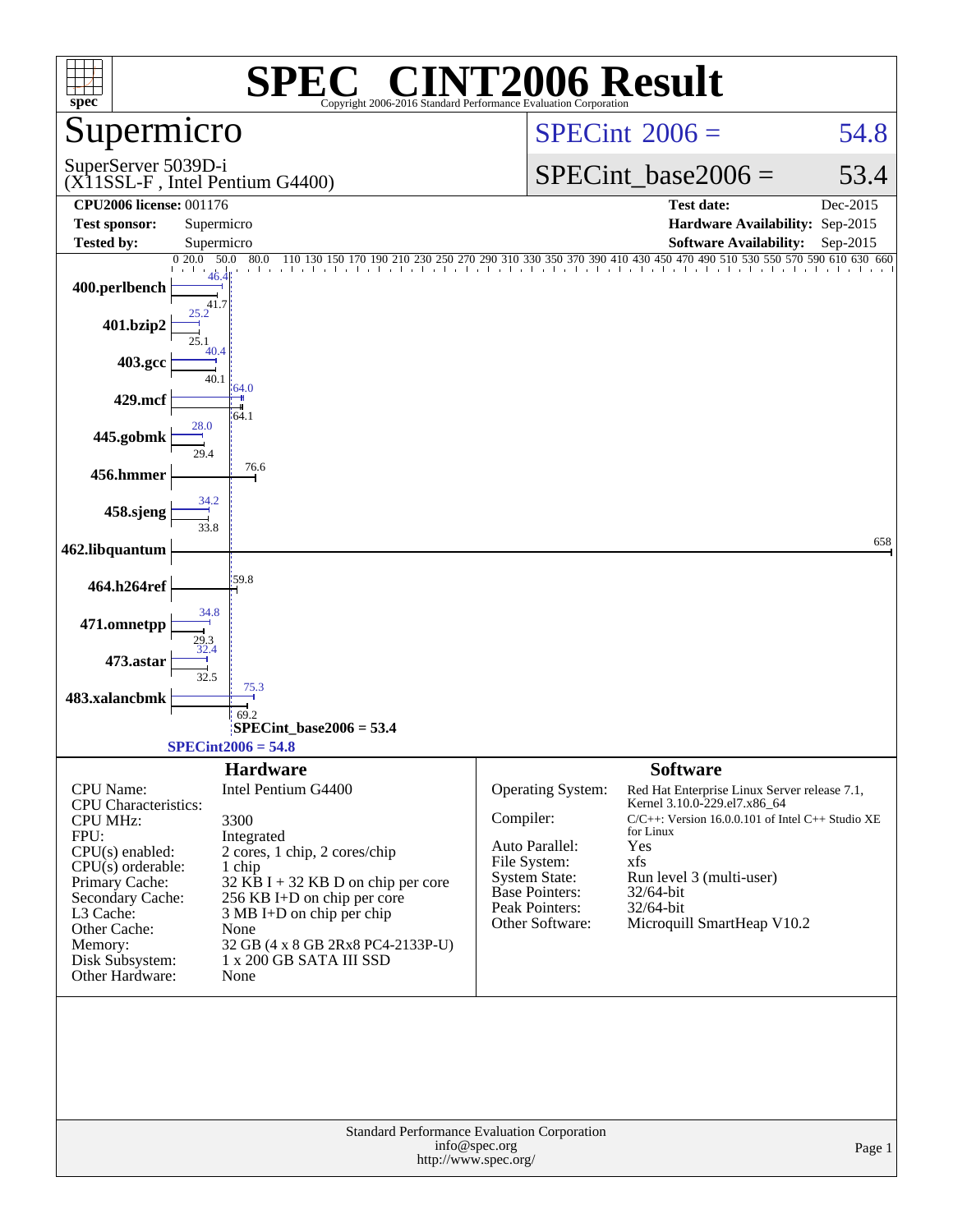

## Supermicro

### $SPECint2006 = 54.8$  $SPECint2006 = 54.8$

SuperServer 5039D-i

(X11SSL-F , Intel Pentium G4400)

SPECint base2006 =  $53.4$ 

**[CPU2006 license:](http://www.spec.org/auto/cpu2006/Docs/result-fields.html#CPU2006license)** 001176 **[Test date:](http://www.spec.org/auto/cpu2006/Docs/result-fields.html#Testdate)** Dec-2015 **[Test sponsor:](http://www.spec.org/auto/cpu2006/Docs/result-fields.html#Testsponsor)** Supermicro **[Hardware Availability:](http://www.spec.org/auto/cpu2006/Docs/result-fields.html#HardwareAvailability)** Sep-2015 **[Tested by:](http://www.spec.org/auto/cpu2006/Docs/result-fields.html#Testedby)** Supermicro **Supermicro [Software Availability:](http://www.spec.org/auto/cpu2006/Docs/result-fields.html#SoftwareAvailability)** Sep-2015

#### **[Results Table](http://www.spec.org/auto/cpu2006/Docs/result-fields.html#ResultsTable)**

|                   | <b>Base</b>               |                |                |       |                |                    | <b>Peak</b>    |              |                |              |                |              |
|-------------------|---------------------------|----------------|----------------|-------|----------------|--------------------|----------------|--------------|----------------|--------------|----------------|--------------|
| <b>Benchmark</b>  | <b>Seconds</b>            | Ratio          | <b>Seconds</b> | Ratio | <b>Seconds</b> | Ratio              | <b>Seconds</b> | <b>Ratio</b> | <b>Seconds</b> | <b>Ratio</b> | <b>Seconds</b> | <b>Ratio</b> |
| $ 400$ .perlbench | 233                       | 41.9           | 235            | 41.6  | 234            | 41.7               | 211            | 46.4         | 211            | 46.4         | 211            | 46.3         |
| 401.bzip2         | 383                       | 25.2           | 385            | 25.1  | 384            | 25.1               | 381            | 25.3         | 383            | 25.2         | <b>383</b>     | 25.2         |
| 403.gcc           | 201                       | 40.1           | 201            | 40.1  | 201            | 40.0               | 198            | 40.6         | <u> 199</u>    | 40.4         | 199            | 40.4         |
| $429$ .mcf        | 140                       | 65.0           | 145            | 62.9  | 142            | 64.1               | 138            | 65.9         | 143            | 64.0         | 144            | 63.4         |
| $445$ .gobmk      | 357                       | 29.4           | 357            | 29.4  | 357            | 29.4               | 374            | 28.0         | 375            | 28.0         | 374            | 28.0         |
| $456.$ hmmer      | 122                       | 76.6           | 122            | 76.6  | 122            | 76.6               | 122            | 76.6         | 122            | 76.6         | 122            | 76.6         |
| $458$ .sjeng      | 359                       | 33.7           | 358            | 33.8  | 358            | 33.8               | 353            | 34.2         | <u>353</u>     | 34.2         | 354            | 34.2         |
| 462.libquantum    | 31.4                      | 659            | 31.5           | 658   | 31.5           | 658                | 31.4           | 659          | 31.5           | 658          | 31.5           | 658          |
| 464.h264ref       | 370                       | 59.9           | 370            | 59.8  | 371            | 59.7               | 370            | 59.9         | 370            | 59.8         | 371            | 59.7         |
| 471.omnetpp       | 212                       | 29.5           | 213            | 29.3  | 214            | 29.2               | 180            | 34.8         | 180            | 34.8         | 181            | 34.6         |
| $473$ . astar     | 217                       | 32.4           | 216            | 32.5  | 216            | 32.6               | 217            | <u>32.4</u>  | 219            | 32.1         | 216            | 32.5         |
| 483.xalancbmk     | 99.8                      | 69.2           | 99.6           | 69.3  | 99.8           | 69.1               | 91.6           | 75.3         | 91.5           | 75.4         | 91.9           | 75.1         |
|                   | $\mathbf{D}$ $\mathbf{L}$ | $\overline{1}$ |                |       |                | $\mathbf{D}$ . 1.1 |                |              |                |              |                |              |

Results appear in the [order in which they were run.](http://www.spec.org/auto/cpu2006/Docs/result-fields.html#RunOrder) Bold underlined text [indicates a median measurement.](http://www.spec.org/auto/cpu2006/Docs/result-fields.html#Median)

#### **[Submit Notes](http://www.spec.org/auto/cpu2006/Docs/result-fields.html#SubmitNotes)**

The config file option 'submit' was used.

#### **[Operating System Notes](http://www.spec.org/auto/cpu2006/Docs/result-fields.html#OperatingSystemNotes)**

Stack size set to unlimited using "ulimit -s unlimited"

#### **[Platform Notes](http://www.spec.org/auto/cpu2006/Docs/result-fields.html#PlatformNotes)**

 Sysinfo program /usr/cpu2006/config/sysinfo.rev6914 \$Rev: 6914 \$ \$Date:: 2014-06-25 #\$ e3fbb8667b5a285932ceab81e28219e1 running on X11SSL-01 Thu Dec 31 04:17:25 2015 This section contains SUT (System Under Test) info as seen by some common utilities. To remove or add to this section, see: <http://www.spec.org/cpu2006/Docs/config.html#sysinfo> From /proc/cpuinfo model name : Intel(R) Pentium(R) CPU G4400 @ 3.30GHz 1 "physical id"s (chips) 2 "processors" cores, siblings (Caution: counting these is hw and system dependent. The following excerpts from /proc/cpuinfo might not be reliable. Use with caution.) cpu cores : 2 siblings : 2 physical 0: cores 0 1 cache size : 3072 KB Continued on next page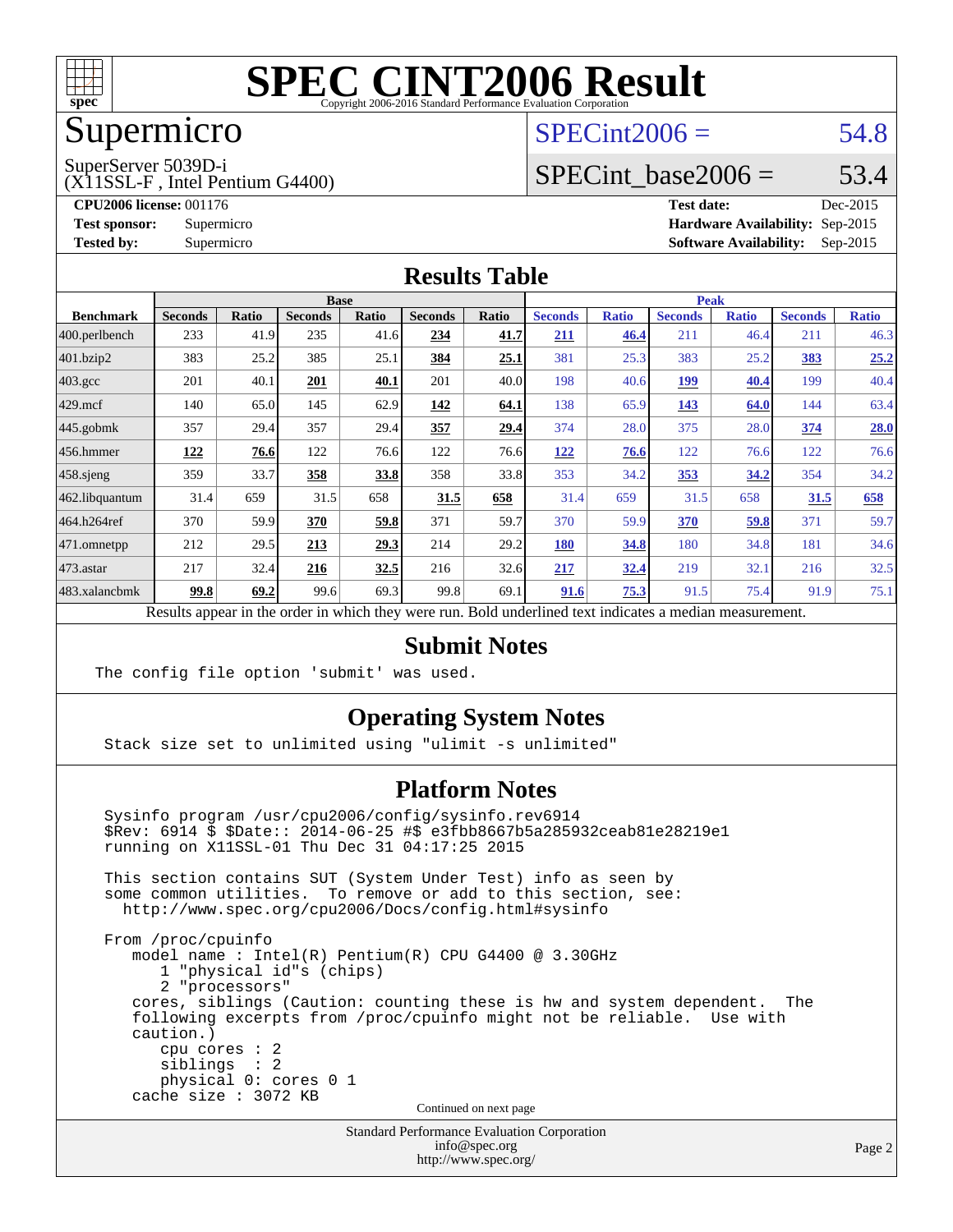

#### Supermicro

 $SPECint2006 = 54.8$  $SPECint2006 = 54.8$ 

(X11SSL-F , Intel Pentium G4400) SuperServer 5039D-i

 $SPECTnt\_base2006 = 53.4$ 

**[CPU2006 license:](http://www.spec.org/auto/cpu2006/Docs/result-fields.html#CPU2006license)** 001176 **[Test date:](http://www.spec.org/auto/cpu2006/Docs/result-fields.html#Testdate)** Dec-2015 **[Test sponsor:](http://www.spec.org/auto/cpu2006/Docs/result-fields.html#Testsponsor)** Supermicro **[Hardware Availability:](http://www.spec.org/auto/cpu2006/Docs/result-fields.html#HardwareAvailability)** Sep-2015 **[Tested by:](http://www.spec.org/auto/cpu2006/Docs/result-fields.html#Testedby)** Supermicro **Supermicro [Software Availability:](http://www.spec.org/auto/cpu2006/Docs/result-fields.html#SoftwareAvailability)** Sep-2015

#### **[Platform Notes \(Continued\)](http://www.spec.org/auto/cpu2006/Docs/result-fields.html#PlatformNotes)**

Standard Performance Evaluation Corporation From /proc/meminfo MemTotal: 32898524 kB HugePages\_Total: 0<br>Hugepagesize: 2048 kB Hugepagesize: From /etc/\*release\* /etc/\*version\* os-release: NAME="Red Hat Enterprise Linux Server" VERSION="7.1 (Maipo)" ID="rhel" ID\_LIKE="fedora" VERSION\_ID="7.1" PRETTY\_NAME="Red Hat Enterprise Linux Server 7.1 (Maipo)" ANSI\_COLOR="0;31" CPE\_NAME="cpe:/o:redhat:enterprise\_linux:7.1:GA:server" redhat-release: Red Hat Enterprise Linux Server release 7.1 (Maipo) system-release: Red Hat Enterprise Linux Server release 7.1 (Maipo) system-release-cpe: cpe:/o:redhat:enterprise\_linux:7.1:ga:server uname -a: Linux X11SSL-01 3.10.0-229.el7.x86\_64 #1 SMP Thu Jan 29 18:37:38 EST 2015 x86\_64 x86\_64 x86\_64 GNU/Linux run-level 3 Dec 31 04:11 SPEC is set to: /usr/cpu2006 Filesystem Type Size Used Avail Use% Mounted on<br>
/dev/sda2 xfs 183G 60G 123G 33% / /dev/sda2 xfs 183G 60G 123G 33% / Additional information from dmidecode: Warning: Use caution when you interpret this section. The 'dmidecode' program reads system data which is "intended to allow hardware to be accurately determined", but the intent may not be met, as there are frequent changes to hardware, firmware, and the "DMTF SMBIOS" standard. BIOS American Megatrends Inc. 1.0a 10/23/2015 Memory: 4x Micron 16ATF1G64AZ-2G1A2 8 GB 2 rank 2133 MHz (End of data from sysinfo program) **[General Notes](http://www.spec.org/auto/cpu2006/Docs/result-fields.html#GeneralNotes)** Environment variables set by runspec before the start of the run:  $KMP$  AFFINITY = "granularity=fine, scatter" LD\_LIBRARY\_PATH = "/usr/cpu2006/libs/32:/usr/cpu2006/libs/64:/usr/cpu2006/sh" OMP\_NUM\_THREADS = "2" Binaries compiled on a system with 1x Intel Core i5-4670K CPU + 32GB memory using RedHat EL 7.1 Continued on next page

[info@spec.org](mailto:info@spec.org) <http://www.spec.org/>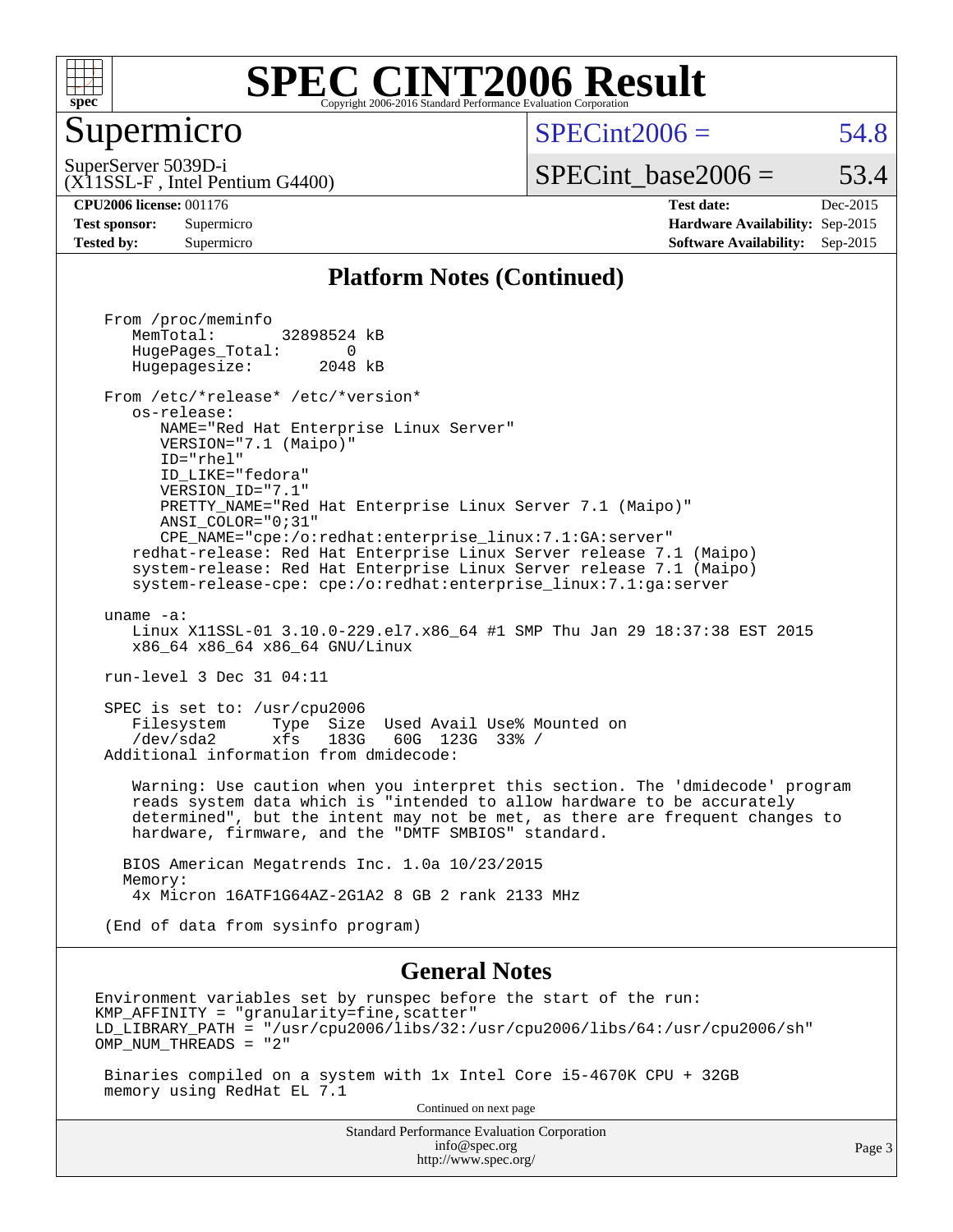

#### Supermicro

 $SPECint2006 = 54.8$  $SPECint2006 = 54.8$ 

SuperServer 5039D-i

(X11SSL-F , Intel Pentium G4400)

SPECint base2006 =  $53.4$ **[CPU2006 license:](http://www.spec.org/auto/cpu2006/Docs/result-fields.html#CPU2006license)** 001176 **[Test date:](http://www.spec.org/auto/cpu2006/Docs/result-fields.html#Testdate)** Dec-2015

**[Test sponsor:](http://www.spec.org/auto/cpu2006/Docs/result-fields.html#Testsponsor)** Supermicro **[Hardware Availability:](http://www.spec.org/auto/cpu2006/Docs/result-fields.html#HardwareAvailability)** Sep-2015 **[Tested by:](http://www.spec.org/auto/cpu2006/Docs/result-fields.html#Testedby)** Supermicro **Supermicro [Software Availability:](http://www.spec.org/auto/cpu2006/Docs/result-fields.html#SoftwareAvailability)** Sep-2015

#### **[General Notes \(Continued\)](http://www.spec.org/auto/cpu2006/Docs/result-fields.html#GeneralNotes)**

 Transparent Huge Pages enabled with: echo always > /sys/kernel/mm/transparent\_hugepage/enabled

## **[Base Compiler Invocation](http://www.spec.org/auto/cpu2006/Docs/result-fields.html#BaseCompilerInvocation)**

[C benchmarks](http://www.spec.org/auto/cpu2006/Docs/result-fields.html#Cbenchmarks): [icc -m64](http://www.spec.org/cpu2006/results/res2016q1/cpu2006-20160106-38576.flags.html#user_CCbase_intel_icc_64bit_f346026e86af2a669e726fe758c88044)

[C++ benchmarks:](http://www.spec.org/auto/cpu2006/Docs/result-fields.html#CXXbenchmarks) [icpc -m64](http://www.spec.org/cpu2006/results/res2016q1/cpu2006-20160106-38576.flags.html#user_CXXbase_intel_icpc_64bit_fc66a5337ce925472a5c54ad6a0de310)

### **[Base Portability Flags](http://www.spec.org/auto/cpu2006/Docs/result-fields.html#BasePortabilityFlags)**

 400.perlbench: [-DSPEC\\_CPU\\_LP64](http://www.spec.org/cpu2006/results/res2016q1/cpu2006-20160106-38576.flags.html#b400.perlbench_basePORTABILITY_DSPEC_CPU_LP64) [-DSPEC\\_CPU\\_LINUX\\_X64](http://www.spec.org/cpu2006/results/res2016q1/cpu2006-20160106-38576.flags.html#b400.perlbench_baseCPORTABILITY_DSPEC_CPU_LINUX_X64) 401.bzip2: [-DSPEC\\_CPU\\_LP64](http://www.spec.org/cpu2006/results/res2016q1/cpu2006-20160106-38576.flags.html#suite_basePORTABILITY401_bzip2_DSPEC_CPU_LP64) 403.gcc: [-DSPEC\\_CPU\\_LP64](http://www.spec.org/cpu2006/results/res2016q1/cpu2006-20160106-38576.flags.html#suite_basePORTABILITY403_gcc_DSPEC_CPU_LP64) 429.mcf: [-DSPEC\\_CPU\\_LP64](http://www.spec.org/cpu2006/results/res2016q1/cpu2006-20160106-38576.flags.html#suite_basePORTABILITY429_mcf_DSPEC_CPU_LP64) 445.gobmk: [-DSPEC\\_CPU\\_LP64](http://www.spec.org/cpu2006/results/res2016q1/cpu2006-20160106-38576.flags.html#suite_basePORTABILITY445_gobmk_DSPEC_CPU_LP64) 456.hmmer: [-DSPEC\\_CPU\\_LP64](http://www.spec.org/cpu2006/results/res2016q1/cpu2006-20160106-38576.flags.html#suite_basePORTABILITY456_hmmer_DSPEC_CPU_LP64) 458.sjeng: [-DSPEC\\_CPU\\_LP64](http://www.spec.org/cpu2006/results/res2016q1/cpu2006-20160106-38576.flags.html#suite_basePORTABILITY458_sjeng_DSPEC_CPU_LP64) 462.libquantum: [-DSPEC\\_CPU\\_LP64](http://www.spec.org/cpu2006/results/res2016q1/cpu2006-20160106-38576.flags.html#suite_basePORTABILITY462_libquantum_DSPEC_CPU_LP64) [-DSPEC\\_CPU\\_LINUX](http://www.spec.org/cpu2006/results/res2016q1/cpu2006-20160106-38576.flags.html#b462.libquantum_baseCPORTABILITY_DSPEC_CPU_LINUX) 464.h264ref: [-DSPEC\\_CPU\\_LP64](http://www.spec.org/cpu2006/results/res2016q1/cpu2006-20160106-38576.flags.html#suite_basePORTABILITY464_h264ref_DSPEC_CPU_LP64) 471.omnetpp: [-DSPEC\\_CPU\\_LP64](http://www.spec.org/cpu2006/results/res2016q1/cpu2006-20160106-38576.flags.html#suite_basePORTABILITY471_omnetpp_DSPEC_CPU_LP64) 473.astar: [-DSPEC\\_CPU\\_LP64](http://www.spec.org/cpu2006/results/res2016q1/cpu2006-20160106-38576.flags.html#suite_basePORTABILITY473_astar_DSPEC_CPU_LP64) 483.xalancbmk: [-DSPEC\\_CPU\\_LP64](http://www.spec.org/cpu2006/results/res2016q1/cpu2006-20160106-38576.flags.html#suite_basePORTABILITY483_xalancbmk_DSPEC_CPU_LP64) [-DSPEC\\_CPU\\_LINUX](http://www.spec.org/cpu2006/results/res2016q1/cpu2006-20160106-38576.flags.html#b483.xalancbmk_baseCXXPORTABILITY_DSPEC_CPU_LINUX)

### **[Base Optimization Flags](http://www.spec.org/auto/cpu2006/Docs/result-fields.html#BaseOptimizationFlags)**

[C benchmarks](http://www.spec.org/auto/cpu2006/Docs/result-fields.html#Cbenchmarks): [-xSSE4.2](http://www.spec.org/cpu2006/results/res2016q1/cpu2006-20160106-38576.flags.html#user_CCbase_f-xSSE42_f91528193cf0b216347adb8b939d4107) [-ipo](http://www.spec.org/cpu2006/results/res2016q1/cpu2006-20160106-38576.flags.html#user_CCbase_f-ipo) [-O3](http://www.spec.org/cpu2006/results/res2016q1/cpu2006-20160106-38576.flags.html#user_CCbase_f-O3) [-no-prec-div](http://www.spec.org/cpu2006/results/res2016q1/cpu2006-20160106-38576.flags.html#user_CCbase_f-no-prec-div) [-parallel](http://www.spec.org/cpu2006/results/res2016q1/cpu2006-20160106-38576.flags.html#user_CCbase_f-parallel) [-opt-prefetch](http://www.spec.org/cpu2006/results/res2016q1/cpu2006-20160106-38576.flags.html#user_CCbase_f-opt-prefetch) [-auto-p32](http://www.spec.org/cpu2006/results/res2016q1/cpu2006-20160106-38576.flags.html#user_CCbase_f-auto-p32)

[C++ benchmarks:](http://www.spec.org/auto/cpu2006/Docs/result-fields.html#CXXbenchmarks)

[-xSSE4.2](http://www.spec.org/cpu2006/results/res2016q1/cpu2006-20160106-38576.flags.html#user_CXXbase_f-xSSE42_f91528193cf0b216347adb8b939d4107) [-ipo](http://www.spec.org/cpu2006/results/res2016q1/cpu2006-20160106-38576.flags.html#user_CXXbase_f-ipo) [-O3](http://www.spec.org/cpu2006/results/res2016q1/cpu2006-20160106-38576.flags.html#user_CXXbase_f-O3) [-no-prec-div](http://www.spec.org/cpu2006/results/res2016q1/cpu2006-20160106-38576.flags.html#user_CXXbase_f-no-prec-div) [-opt-prefetch](http://www.spec.org/cpu2006/results/res2016q1/cpu2006-20160106-38576.flags.html#user_CXXbase_f-opt-prefetch) [-auto-p32](http://www.spec.org/cpu2006/results/res2016q1/cpu2006-20160106-38576.flags.html#user_CXXbase_f-auto-p32) [-Wl,-z,muldefs](http://www.spec.org/cpu2006/results/res2016q1/cpu2006-20160106-38576.flags.html#user_CXXbase_link_force_multiple1_74079c344b956b9658436fd1b6dd3a8a) [-L/sh -lsmartheap64](http://www.spec.org/cpu2006/results/res2016q1/cpu2006-20160106-38576.flags.html#user_CXXbase_SmartHeap64_ed4ef857ce90951921efb0d91eb88472)

## **[Base Other Flags](http://www.spec.org/auto/cpu2006/Docs/result-fields.html#BaseOtherFlags)**

[C benchmarks](http://www.spec.org/auto/cpu2006/Docs/result-fields.html#Cbenchmarks):

403.gcc: [-Dalloca=\\_alloca](http://www.spec.org/cpu2006/results/res2016q1/cpu2006-20160106-38576.flags.html#b403.gcc_baseEXTRA_CFLAGS_Dalloca_be3056838c12de2578596ca5467af7f3)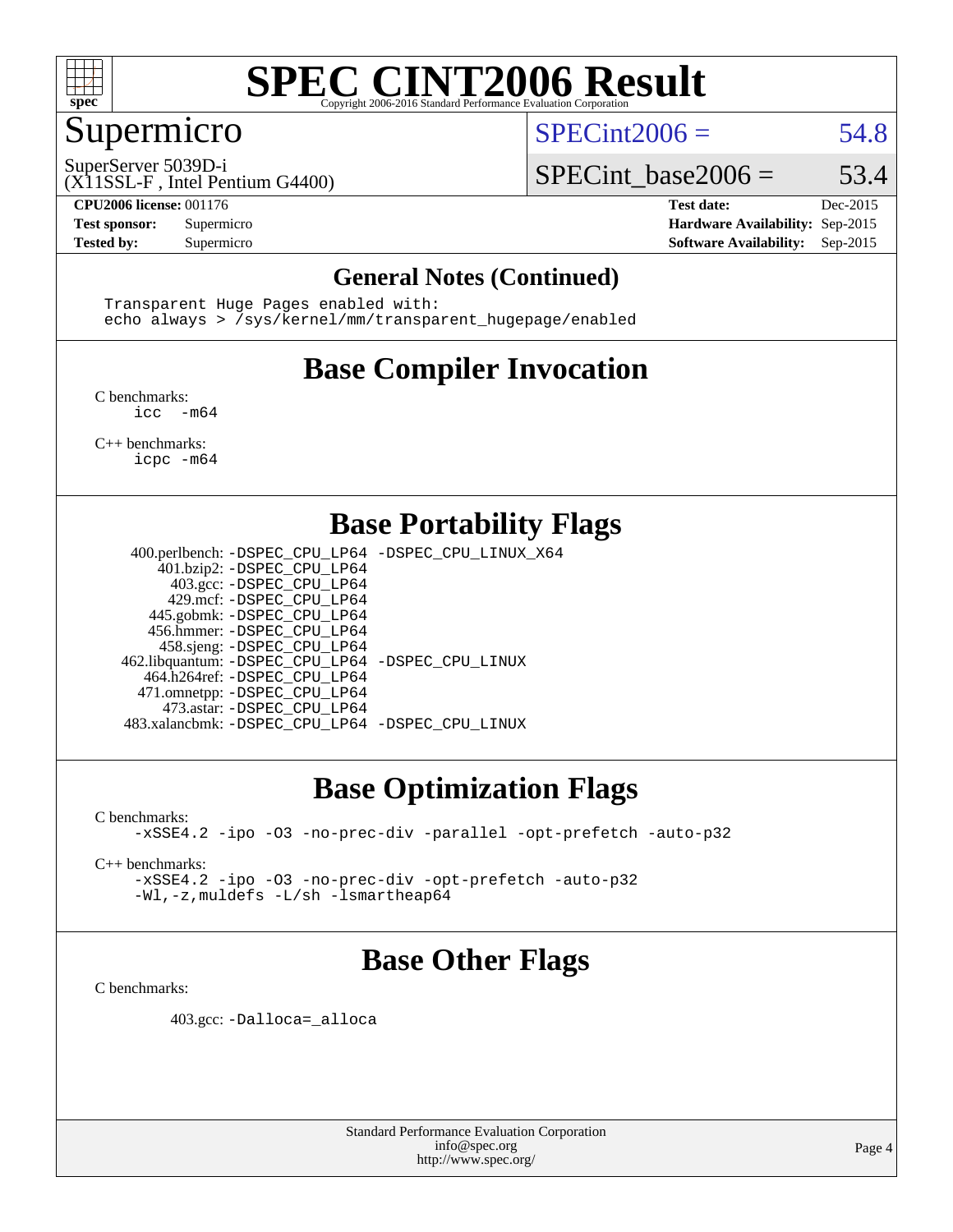

#### Supermicro

 $SPECint2006 = 54.8$  $SPECint2006 = 54.8$ 

SuperServer 5039D-i

(X11SSL-F , Intel Pentium G4400)

SPECint base2006 =  $53.4$ 

**[CPU2006 license:](http://www.spec.org/auto/cpu2006/Docs/result-fields.html#CPU2006license)** 001176 **[Test date:](http://www.spec.org/auto/cpu2006/Docs/result-fields.html#Testdate)** Dec-2015 **[Test sponsor:](http://www.spec.org/auto/cpu2006/Docs/result-fields.html#Testsponsor)** Supermicro **[Hardware Availability:](http://www.spec.org/auto/cpu2006/Docs/result-fields.html#HardwareAvailability)** Sep-2015 **[Tested by:](http://www.spec.org/auto/cpu2006/Docs/result-fields.html#Testedby)** Supermicro **Supermicro [Software Availability:](http://www.spec.org/auto/cpu2006/Docs/result-fields.html#SoftwareAvailability)** Sep-2015

### **[Peak Compiler Invocation](http://www.spec.org/auto/cpu2006/Docs/result-fields.html#PeakCompilerInvocation)**

[C benchmarks \(except as noted below\)](http://www.spec.org/auto/cpu2006/Docs/result-fields.html#Cbenchmarksexceptasnotedbelow): [icc -m64](http://www.spec.org/cpu2006/results/res2016q1/cpu2006-20160106-38576.flags.html#user_CCpeak_intel_icc_64bit_f346026e86af2a669e726fe758c88044)

400.perlbench: [icc -m32 -L/opt/intel/compilers\\_and\\_libraries\\_2016/linux/compiler/lib/ia32\\_lin](http://www.spec.org/cpu2006/results/res2016q1/cpu2006-20160106-38576.flags.html#user_peakCCLD400_perlbench_intel_icc_e10256ba5924b668798078a321b0cb3f)

445.gobmk: [icc -m32 -L/opt/intel/compilers\\_and\\_libraries\\_2016/linux/compiler/lib/ia32\\_lin](http://www.spec.org/cpu2006/results/res2016q1/cpu2006-20160106-38576.flags.html#user_peakCCLD445_gobmk_intel_icc_e10256ba5924b668798078a321b0cb3f)

[C++ benchmarks \(except as noted below\):](http://www.spec.org/auto/cpu2006/Docs/result-fields.html#CXXbenchmarksexceptasnotedbelow)

[icpc -m32 -L/opt/intel/compilers\\_and\\_libraries\\_2016/linux/compiler/lib/ia32\\_lin](http://www.spec.org/cpu2006/results/res2016q1/cpu2006-20160106-38576.flags.html#user_CXXpeak_intel_icpc_b4f50a394bdb4597aa5879c16bc3f5c5)

473.astar: [icpc -m64](http://www.spec.org/cpu2006/results/res2016q1/cpu2006-20160106-38576.flags.html#user_peakCXXLD473_astar_intel_icpc_64bit_fc66a5337ce925472a5c54ad6a0de310)

#### **[Peak Portability Flags](http://www.spec.org/auto/cpu2006/Docs/result-fields.html#PeakPortabilityFlags)**

 400.perlbench: [-D\\_FILE\\_OFFSET\\_BITS=64](http://www.spec.org/cpu2006/results/res2016q1/cpu2006-20160106-38576.flags.html#user_peakPORTABILITY400_perlbench_file_offset_bits_64_438cf9856305ebd76870a2c6dc2689ab) [-DSPEC\\_CPU\\_LINUX\\_IA32](http://www.spec.org/cpu2006/results/res2016q1/cpu2006-20160106-38576.flags.html#b400.perlbench_peakCPORTABILITY_DSPEC_CPU_LINUX_IA32) 401.bzip2: [-DSPEC\\_CPU\\_LP64](http://www.spec.org/cpu2006/results/res2016q1/cpu2006-20160106-38576.flags.html#suite_peakPORTABILITY401_bzip2_DSPEC_CPU_LP64) 403.gcc: [-DSPEC\\_CPU\\_LP64](http://www.spec.org/cpu2006/results/res2016q1/cpu2006-20160106-38576.flags.html#suite_peakPORTABILITY403_gcc_DSPEC_CPU_LP64) 429.mcf: [-DSPEC\\_CPU\\_LP64](http://www.spec.org/cpu2006/results/res2016q1/cpu2006-20160106-38576.flags.html#suite_peakPORTABILITY429_mcf_DSPEC_CPU_LP64) 445.gobmk: [-D\\_FILE\\_OFFSET\\_BITS=64](http://www.spec.org/cpu2006/results/res2016q1/cpu2006-20160106-38576.flags.html#user_peakPORTABILITY445_gobmk_file_offset_bits_64_438cf9856305ebd76870a2c6dc2689ab) 456.hmmer: [-DSPEC\\_CPU\\_LP64](http://www.spec.org/cpu2006/results/res2016q1/cpu2006-20160106-38576.flags.html#suite_peakPORTABILITY456_hmmer_DSPEC_CPU_LP64) 458.sjeng: [-DSPEC\\_CPU\\_LP64](http://www.spec.org/cpu2006/results/res2016q1/cpu2006-20160106-38576.flags.html#suite_peakPORTABILITY458_sjeng_DSPEC_CPU_LP64) 462.libquantum: [-DSPEC\\_CPU\\_LP64](http://www.spec.org/cpu2006/results/res2016q1/cpu2006-20160106-38576.flags.html#suite_peakPORTABILITY462_libquantum_DSPEC_CPU_LP64) [-DSPEC\\_CPU\\_LINUX](http://www.spec.org/cpu2006/results/res2016q1/cpu2006-20160106-38576.flags.html#b462.libquantum_peakCPORTABILITY_DSPEC_CPU_LINUX) 464.h264ref: [-DSPEC\\_CPU\\_LP64](http://www.spec.org/cpu2006/results/res2016q1/cpu2006-20160106-38576.flags.html#suite_peakPORTABILITY464_h264ref_DSPEC_CPU_LP64) 471.omnetpp: [-D\\_FILE\\_OFFSET\\_BITS=64](http://www.spec.org/cpu2006/results/res2016q1/cpu2006-20160106-38576.flags.html#user_peakPORTABILITY471_omnetpp_file_offset_bits_64_438cf9856305ebd76870a2c6dc2689ab) 473.astar: [-DSPEC\\_CPU\\_LP64](http://www.spec.org/cpu2006/results/res2016q1/cpu2006-20160106-38576.flags.html#suite_peakPORTABILITY473_astar_DSPEC_CPU_LP64) 483.xalancbmk: [-D\\_FILE\\_OFFSET\\_BITS=64](http://www.spec.org/cpu2006/results/res2016q1/cpu2006-20160106-38576.flags.html#user_peakPORTABILITY483_xalancbmk_file_offset_bits_64_438cf9856305ebd76870a2c6dc2689ab) [-DSPEC\\_CPU\\_LINUX](http://www.spec.org/cpu2006/results/res2016q1/cpu2006-20160106-38576.flags.html#b483.xalancbmk_peakCXXPORTABILITY_DSPEC_CPU_LINUX)

## **[Peak Optimization Flags](http://www.spec.org/auto/cpu2006/Docs/result-fields.html#PeakOptimizationFlags)**

[C benchmarks](http://www.spec.org/auto/cpu2006/Docs/result-fields.html#Cbenchmarks):

 400.perlbench: [-xSSE4.2](http://www.spec.org/cpu2006/results/res2016q1/cpu2006-20160106-38576.flags.html#user_peakPASS2_CFLAGSPASS2_LDCFLAGS400_perlbench_f-xSSE42_f91528193cf0b216347adb8b939d4107)(pass 2) [-prof-gen:threadsafe](http://www.spec.org/cpu2006/results/res2016q1/cpu2006-20160106-38576.flags.html#user_peakPASS1_CFLAGSPASS1_LDCFLAGS400_perlbench_prof_gen_21a26eb79f378b550acd7bec9fe4467a)(pass 1) [-ipo](http://www.spec.org/cpu2006/results/res2016q1/cpu2006-20160106-38576.flags.html#user_peakPASS2_CFLAGSPASS2_LDCFLAGS400_perlbench_f-ipo)(pass 2) [-O3](http://www.spec.org/cpu2006/results/res2016q1/cpu2006-20160106-38576.flags.html#user_peakPASS2_CFLAGSPASS2_LDCFLAGS400_perlbench_f-O3)(pass 2) [-no-prec-div](http://www.spec.org/cpu2006/results/res2016q1/cpu2006-20160106-38576.flags.html#user_peakPASS2_CFLAGSPASS2_LDCFLAGS400_perlbench_f-no-prec-div)(pass 2) [-par-num-threads=1](http://www.spec.org/cpu2006/results/res2016q1/cpu2006-20160106-38576.flags.html#user_peakPASS1_CFLAGSPASS1_LDCFLAGS400_perlbench_par_num_threads_786a6ff141b4e9e90432e998842df6c2)(pass 1) [-prof-use](http://www.spec.org/cpu2006/results/res2016q1/cpu2006-20160106-38576.flags.html#user_peakPASS2_CFLAGSPASS2_LDCFLAGS400_perlbench_prof_use_bccf7792157ff70d64e32fe3e1250b55)(pass 2) [-opt-prefetch](http://www.spec.org/cpu2006/results/res2016q1/cpu2006-20160106-38576.flags.html#user_peakCOPTIMIZE400_perlbench_f-opt-prefetch) [-ansi-alias](http://www.spec.org/cpu2006/results/res2016q1/cpu2006-20160106-38576.flags.html#user_peakCOPTIMIZE400_perlbench_f-ansi-alias)

 401.bzip2: [-xSSE4.2](http://www.spec.org/cpu2006/results/res2016q1/cpu2006-20160106-38576.flags.html#user_peakPASS2_CFLAGSPASS2_LDCFLAGS401_bzip2_f-xSSE42_f91528193cf0b216347adb8b939d4107)(pass 2) [-prof-gen:threadsafe](http://www.spec.org/cpu2006/results/res2016q1/cpu2006-20160106-38576.flags.html#user_peakPASS1_CFLAGSPASS1_LDCFLAGS401_bzip2_prof_gen_21a26eb79f378b550acd7bec9fe4467a)(pass 1) [-ipo](http://www.spec.org/cpu2006/results/res2016q1/cpu2006-20160106-38576.flags.html#user_peakPASS2_CFLAGSPASS2_LDCFLAGS401_bzip2_f-ipo)(pass 2) [-O3](http://www.spec.org/cpu2006/results/res2016q1/cpu2006-20160106-38576.flags.html#user_peakPASS2_CFLAGSPASS2_LDCFLAGS401_bzip2_f-O3)(pass 2) [-no-prec-div](http://www.spec.org/cpu2006/results/res2016q1/cpu2006-20160106-38576.flags.html#user_peakCOPTIMIZEPASS2_CFLAGSPASS2_LDCFLAGS401_bzip2_f-no-prec-div) [-par-num-threads=1](http://www.spec.org/cpu2006/results/res2016q1/cpu2006-20160106-38576.flags.html#user_peakPASS1_CFLAGSPASS1_LDCFLAGS401_bzip2_par_num_threads_786a6ff141b4e9e90432e998842df6c2)(pass 1) [-prof-use](http://www.spec.org/cpu2006/results/res2016q1/cpu2006-20160106-38576.flags.html#user_peakPASS2_CFLAGSPASS2_LDCFLAGS401_bzip2_prof_use_bccf7792157ff70d64e32fe3e1250b55)(pass 2) [-auto-ilp32](http://www.spec.org/cpu2006/results/res2016q1/cpu2006-20160106-38576.flags.html#user_peakCOPTIMIZE401_bzip2_f-auto-ilp32) [-opt-prefetch](http://www.spec.org/cpu2006/results/res2016q1/cpu2006-20160106-38576.flags.html#user_peakCOPTIMIZE401_bzip2_f-opt-prefetch) [-ansi-alias](http://www.spec.org/cpu2006/results/res2016q1/cpu2006-20160106-38576.flags.html#user_peakCOPTIMIZE401_bzip2_f-ansi-alias)

 403.gcc: [-xSSE4.2](http://www.spec.org/cpu2006/results/res2016q1/cpu2006-20160106-38576.flags.html#user_peakCOPTIMIZE403_gcc_f-xSSE42_f91528193cf0b216347adb8b939d4107) [-ipo](http://www.spec.org/cpu2006/results/res2016q1/cpu2006-20160106-38576.flags.html#user_peakCOPTIMIZE403_gcc_f-ipo) [-O3](http://www.spec.org/cpu2006/results/res2016q1/cpu2006-20160106-38576.flags.html#user_peakCOPTIMIZE403_gcc_f-O3) [-no-prec-div](http://www.spec.org/cpu2006/results/res2016q1/cpu2006-20160106-38576.flags.html#user_peakCOPTIMIZE403_gcc_f-no-prec-div) [-inline-calloc](http://www.spec.org/cpu2006/results/res2016q1/cpu2006-20160106-38576.flags.html#user_peakCOPTIMIZE403_gcc_f-inline-calloc) [-opt-malloc-options=3](http://www.spec.org/cpu2006/results/res2016q1/cpu2006-20160106-38576.flags.html#user_peakCOPTIMIZE403_gcc_f-opt-malloc-options_13ab9b803cf986b4ee62f0a5998c2238) [-auto-ilp32](http://www.spec.org/cpu2006/results/res2016q1/cpu2006-20160106-38576.flags.html#user_peakCOPTIMIZE403_gcc_f-auto-ilp32)

 429.mcf: [-xSSE4.2](http://www.spec.org/cpu2006/results/res2016q1/cpu2006-20160106-38576.flags.html#user_peakCOPTIMIZE429_mcf_f-xSSE42_f91528193cf0b216347adb8b939d4107) [-ipo](http://www.spec.org/cpu2006/results/res2016q1/cpu2006-20160106-38576.flags.html#user_peakCOPTIMIZE429_mcf_f-ipo) [-O3](http://www.spec.org/cpu2006/results/res2016q1/cpu2006-20160106-38576.flags.html#user_peakCOPTIMIZE429_mcf_f-O3) [-no-prec-div](http://www.spec.org/cpu2006/results/res2016q1/cpu2006-20160106-38576.flags.html#user_peakCOPTIMIZE429_mcf_f-no-prec-div) [-parallel](http://www.spec.org/cpu2006/results/res2016q1/cpu2006-20160106-38576.flags.html#user_peakCOPTIMIZE429_mcf_f-parallel) [-opt-prefetch](http://www.spec.org/cpu2006/results/res2016q1/cpu2006-20160106-38576.flags.html#user_peakCOPTIMIZE429_mcf_f-opt-prefetch) [-auto-p32](http://www.spec.org/cpu2006/results/res2016q1/cpu2006-20160106-38576.flags.html#user_peakCOPTIMIZE429_mcf_f-auto-p32)

Continued on next page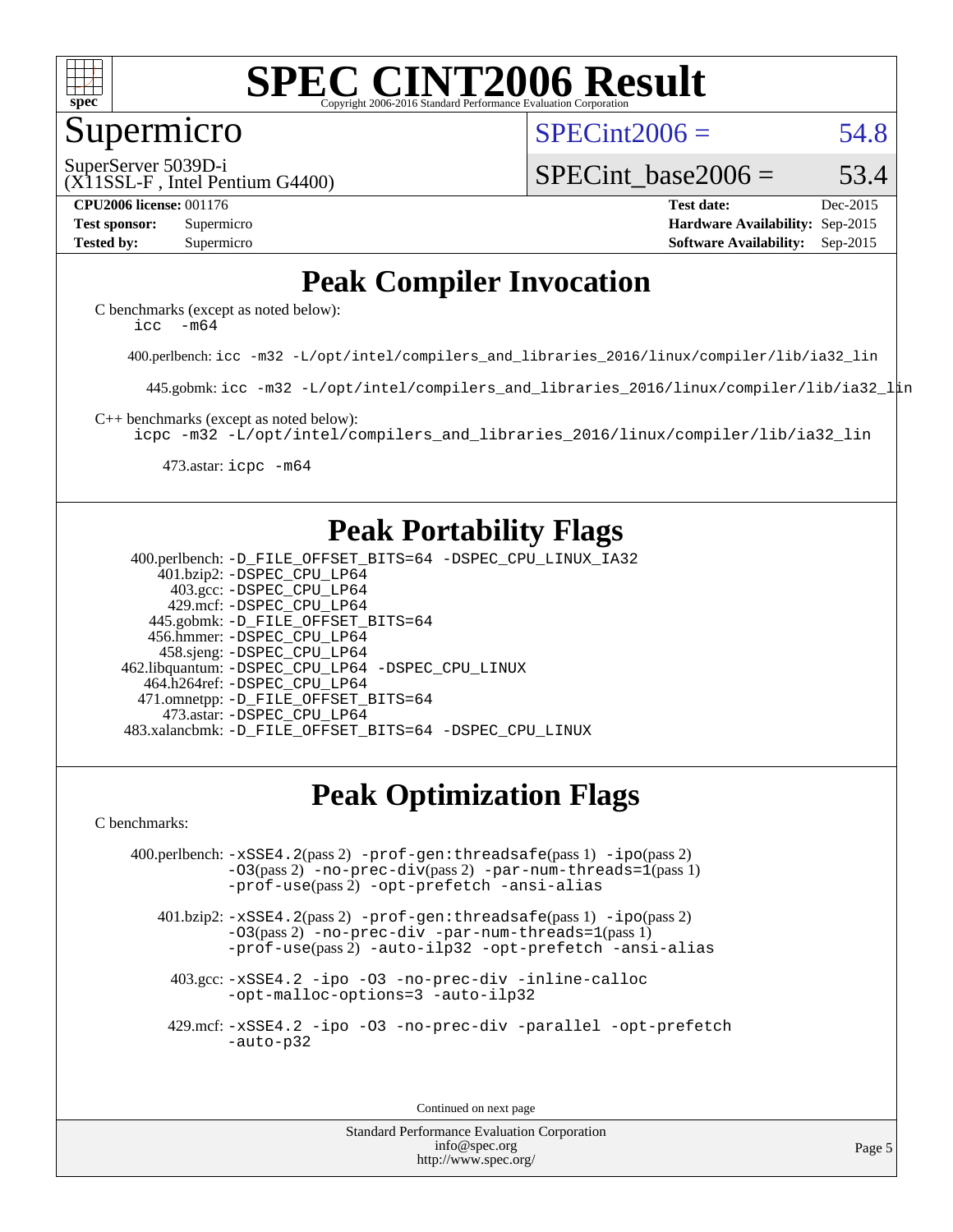

Supermicro

 $SPECint2006 = 54.8$  $SPECint2006 = 54.8$ 

SuperServer 5039D-i

SPECint base2006 =  $53.4$ 

(X11SSL-F , Intel Pentium G4400)

**[Tested by:](http://www.spec.org/auto/cpu2006/Docs/result-fields.html#Testedby)** Supermicro **[Software Availability:](http://www.spec.org/auto/cpu2006/Docs/result-fields.html#SoftwareAvailability)** Sep-2015

**[CPU2006 license:](http://www.spec.org/auto/cpu2006/Docs/result-fields.html#CPU2006license)** 001176 **[Test date:](http://www.spec.org/auto/cpu2006/Docs/result-fields.html#Testdate)** Dec-2015 **[Test sponsor:](http://www.spec.org/auto/cpu2006/Docs/result-fields.html#Testsponsor)** Supermicro **[Hardware Availability:](http://www.spec.org/auto/cpu2006/Docs/result-fields.html#HardwareAvailability)** Sep-2015

### **[Peak Optimization Flags \(Continued\)](http://www.spec.org/auto/cpu2006/Docs/result-fields.html#PeakOptimizationFlags)**

 445.gobmk: [-xSSE4.2](http://www.spec.org/cpu2006/results/res2016q1/cpu2006-20160106-38576.flags.html#user_peakPASS2_CFLAGSPASS2_LDCFLAGS445_gobmk_f-xSSE42_f91528193cf0b216347adb8b939d4107)(pass 2) [-prof-gen:threadsafe](http://www.spec.org/cpu2006/results/res2016q1/cpu2006-20160106-38576.flags.html#user_peakPASS1_CFLAGSPASS1_LDCFLAGS445_gobmk_prof_gen_21a26eb79f378b550acd7bec9fe4467a)(pass 1) [-prof-use](http://www.spec.org/cpu2006/results/res2016q1/cpu2006-20160106-38576.flags.html#user_peakPASS2_CFLAGSPASS2_LDCFLAGS445_gobmk_prof_use_bccf7792157ff70d64e32fe3e1250b55)(pass2) [-par-num-threads=1](http://www.spec.org/cpu2006/results/res2016q1/cpu2006-20160106-38576.flags.html#user_peakPASS1_CFLAGSPASS1_LDCFLAGS445_gobmk_par_num_threads_786a6ff141b4e9e90432e998842df6c2)(pass1) [-ansi-alias](http://www.spec.org/cpu2006/results/res2016q1/cpu2006-20160106-38576.flags.html#user_peakCOPTIMIZE445_gobmk_f-ansi-alias)

456.hmmer: basepeak = yes

 458.sjeng: [-xSSE4.2](http://www.spec.org/cpu2006/results/res2016q1/cpu2006-20160106-38576.flags.html#user_peakPASS2_CFLAGSPASS2_LDCFLAGS458_sjeng_f-xSSE42_f91528193cf0b216347adb8b939d4107)(pass 2) [-prof-gen:threadsafe](http://www.spec.org/cpu2006/results/res2016q1/cpu2006-20160106-38576.flags.html#user_peakPASS1_CFLAGSPASS1_LDCFLAGS458_sjeng_prof_gen_21a26eb79f378b550acd7bec9fe4467a)(pass 1) [-ipo](http://www.spec.org/cpu2006/results/res2016q1/cpu2006-20160106-38576.flags.html#user_peakPASS2_CFLAGSPASS2_LDCFLAGS458_sjeng_f-ipo)(pass 2)  $-03$ (pass 2)  $-$ no-prec-div(pass 2) [-par-num-threads=1](http://www.spec.org/cpu2006/results/res2016q1/cpu2006-20160106-38576.flags.html#user_peakPASS1_CFLAGSPASS1_LDCFLAGS458_sjeng_par_num_threads_786a6ff141b4e9e90432e998842df6c2)(pass 1) [-prof-use](http://www.spec.org/cpu2006/results/res2016q1/cpu2006-20160106-38576.flags.html#user_peakPASS2_CFLAGSPASS2_LDCFLAGS458_sjeng_prof_use_bccf7792157ff70d64e32fe3e1250b55)(pass 2) [-unroll4](http://www.spec.org/cpu2006/results/res2016q1/cpu2006-20160106-38576.flags.html#user_peakCOPTIMIZE458_sjeng_f-unroll_4e5e4ed65b7fd20bdcd365bec371b81f)

 $462$ .libquantum: basepeak = yes

 $464.h264$ ref: basepeak = yes

[C++ benchmarks:](http://www.spec.org/auto/cpu2006/Docs/result-fields.html#CXXbenchmarks)

 471.omnetpp: [-xSSE4.2](http://www.spec.org/cpu2006/results/res2016q1/cpu2006-20160106-38576.flags.html#user_peakPASS2_CXXFLAGSPASS2_LDCXXFLAGS471_omnetpp_f-xSSE42_f91528193cf0b216347adb8b939d4107)(pass 2) [-prof-gen:threadsafe](http://www.spec.org/cpu2006/results/res2016q1/cpu2006-20160106-38576.flags.html#user_peakPASS1_CXXFLAGSPASS1_LDCXXFLAGS471_omnetpp_prof_gen_21a26eb79f378b550acd7bec9fe4467a)(pass 1) [-ipo](http://www.spec.org/cpu2006/results/res2016q1/cpu2006-20160106-38576.flags.html#user_peakPASS2_CXXFLAGSPASS2_LDCXXFLAGS471_omnetpp_f-ipo)(pass 2)  $-03(pass 2)$  [-no-prec-div](http://www.spec.org/cpu2006/results/res2016q1/cpu2006-20160106-38576.flags.html#user_peakPASS2_CXXFLAGSPASS2_LDCXXFLAGS471_omnetpp_f-no-prec-div)(pass 2) [-par-num-threads=1](http://www.spec.org/cpu2006/results/res2016q1/cpu2006-20160106-38576.flags.html#user_peakPASS1_CXXFLAGSPASS1_LDCXXFLAGS471_omnetpp_par_num_threads_786a6ff141b4e9e90432e998842df6c2)(pass 1) [-prof-use](http://www.spec.org/cpu2006/results/res2016q1/cpu2006-20160106-38576.flags.html#user_peakPASS2_CXXFLAGSPASS2_LDCXXFLAGS471_omnetpp_prof_use_bccf7792157ff70d64e32fe3e1250b55)(pass 2) [-opt-ra-region-strategy=block](http://www.spec.org/cpu2006/results/res2016q1/cpu2006-20160106-38576.flags.html#user_peakCXXOPTIMIZE471_omnetpp_f-opt-ra-region-strategy_5382940c29ea30302d682fc74bfe0147)  [-ansi-alias](http://www.spec.org/cpu2006/results/res2016q1/cpu2006-20160106-38576.flags.html#user_peakCXXOPTIMIZE471_omnetpp_f-ansi-alias) [-Wl,-z,muldefs](http://www.spec.org/cpu2006/results/res2016q1/cpu2006-20160106-38576.flags.html#user_peakEXTRA_LDFLAGS471_omnetpp_link_force_multiple1_74079c344b956b9658436fd1b6dd3a8a) [-L/sh -lsmartheap](http://www.spec.org/cpu2006/results/res2016q1/cpu2006-20160106-38576.flags.html#user_peakEXTRA_LIBS471_omnetpp_SmartHeap_32f6c82aa1ed9c52345d30cf6e4a0499)

 473.astar: [-xSSE4.2](http://www.spec.org/cpu2006/results/res2016q1/cpu2006-20160106-38576.flags.html#user_peakCXXOPTIMIZE473_astar_f-xSSE42_f91528193cf0b216347adb8b939d4107) [-ipo](http://www.spec.org/cpu2006/results/res2016q1/cpu2006-20160106-38576.flags.html#user_peakCXXOPTIMIZE473_astar_f-ipo) [-O3](http://www.spec.org/cpu2006/results/res2016q1/cpu2006-20160106-38576.flags.html#user_peakCXXOPTIMIZE473_astar_f-O3) [-no-prec-div](http://www.spec.org/cpu2006/results/res2016q1/cpu2006-20160106-38576.flags.html#user_peakCXXOPTIMIZE473_astar_f-no-prec-div) [-opt-prefetch](http://www.spec.org/cpu2006/results/res2016q1/cpu2006-20160106-38576.flags.html#user_peakCXXOPTIMIZE473_astar_f-opt-prefetch) [-auto-p32](http://www.spec.org/cpu2006/results/res2016q1/cpu2006-20160106-38576.flags.html#user_peakCXXOPTIMIZE473_astar_f-auto-p32) [-Wl,-z,muldefs](http://www.spec.org/cpu2006/results/res2016q1/cpu2006-20160106-38576.flags.html#user_peakEXTRA_LDFLAGS473_astar_link_force_multiple1_74079c344b956b9658436fd1b6dd3a8a) [-L/sh -lsmartheap64](http://www.spec.org/cpu2006/results/res2016q1/cpu2006-20160106-38576.flags.html#user_peakEXTRA_LIBS473_astar_SmartHeap64_ed4ef857ce90951921efb0d91eb88472)

 483.xalancbmk: [-xSSE4.2](http://www.spec.org/cpu2006/results/res2016q1/cpu2006-20160106-38576.flags.html#user_peakCXXOPTIMIZE483_xalancbmk_f-xSSE42_f91528193cf0b216347adb8b939d4107) [-ipo](http://www.spec.org/cpu2006/results/res2016q1/cpu2006-20160106-38576.flags.html#user_peakCXXOPTIMIZE483_xalancbmk_f-ipo) [-O3](http://www.spec.org/cpu2006/results/res2016q1/cpu2006-20160106-38576.flags.html#user_peakCXXOPTIMIZE483_xalancbmk_f-O3) [-no-prec-div](http://www.spec.org/cpu2006/results/res2016q1/cpu2006-20160106-38576.flags.html#user_peakCXXOPTIMIZE483_xalancbmk_f-no-prec-div) [-opt-prefetch](http://www.spec.org/cpu2006/results/res2016q1/cpu2006-20160106-38576.flags.html#user_peakCXXOPTIMIZE483_xalancbmk_f-opt-prefetch) [-ansi-alias](http://www.spec.org/cpu2006/results/res2016q1/cpu2006-20160106-38576.flags.html#user_peakCXXOPTIMIZE483_xalancbmk_f-ansi-alias) [-Wl,-z,muldefs](http://www.spec.org/cpu2006/results/res2016q1/cpu2006-20160106-38576.flags.html#user_peakEXTRA_LDFLAGS483_xalancbmk_link_force_multiple1_74079c344b956b9658436fd1b6dd3a8a) [-L/sh -lsmartheap](http://www.spec.org/cpu2006/results/res2016q1/cpu2006-20160106-38576.flags.html#user_peakEXTRA_LIBS483_xalancbmk_SmartHeap_32f6c82aa1ed9c52345d30cf6e4a0499)

#### **[Peak Other Flags](http://www.spec.org/auto/cpu2006/Docs/result-fields.html#PeakOtherFlags)**

[C benchmarks](http://www.spec.org/auto/cpu2006/Docs/result-fields.html#Cbenchmarks):

403.gcc: [-Dalloca=\\_alloca](http://www.spec.org/cpu2006/results/res2016q1/cpu2006-20160106-38576.flags.html#b403.gcc_peakEXTRA_CFLAGS_Dalloca_be3056838c12de2578596ca5467af7f3)

The flags files that were used to format this result can be browsed at <http://www.spec.org/cpu2006/flags/Intel-ic16.0-official-linux64.html> <http://www.spec.org/cpu2006/flags/Supermicro-Platform-Settings-V1.2-revH.html>

You can also download the XML flags sources by saving the following links: <http://www.spec.org/cpu2006/flags/Intel-ic16.0-official-linux64.xml>

<http://www.spec.org/cpu2006/flags/Supermicro-Platform-Settings-V1.2-revH.xml>